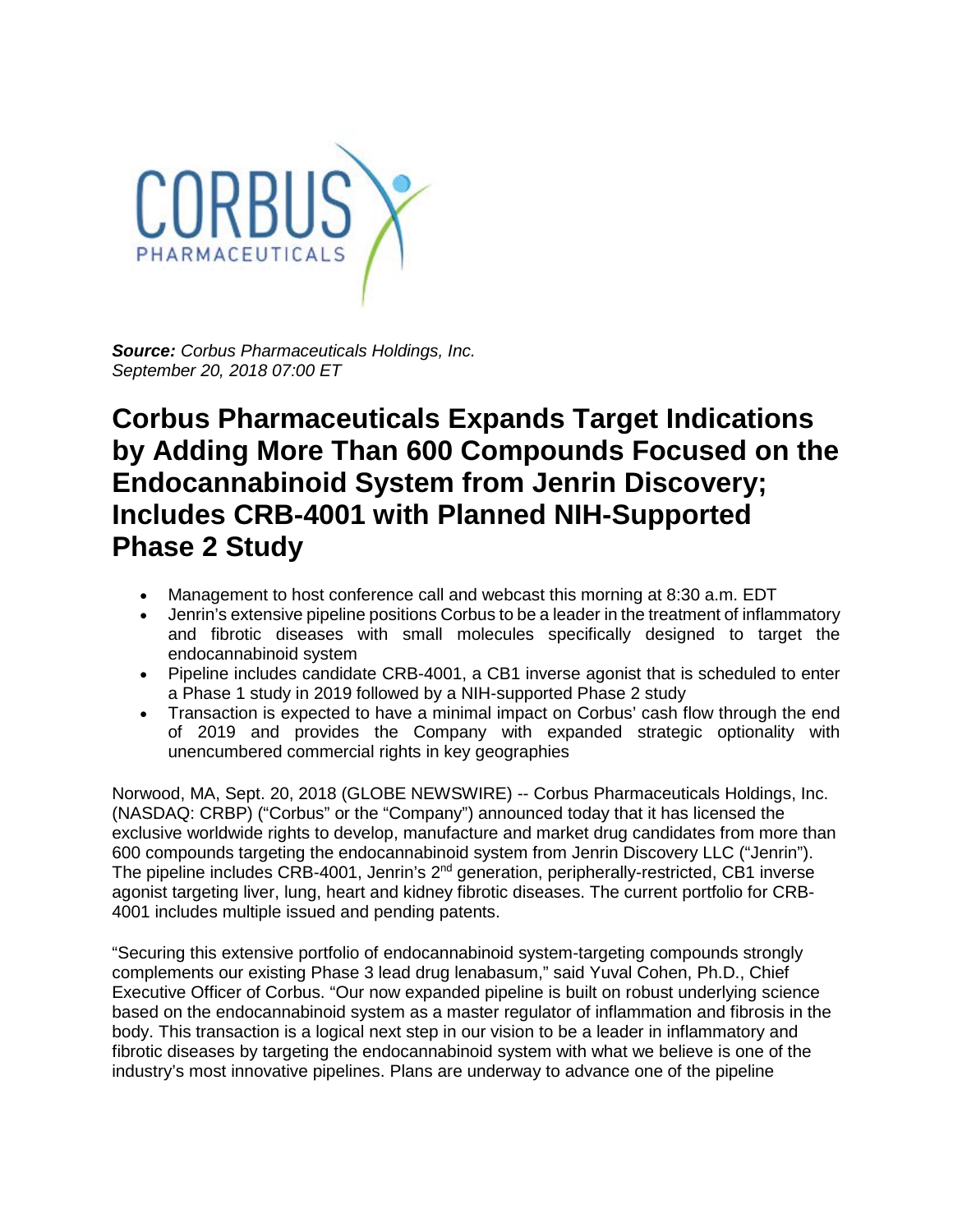candidates, CRB-4001, into a Phase 1 safety study before commencing a National Institutes of Health ("NIH")-funded first-in-patient Phase 2 study."

Bob Chorvat, Ph.D. Chief Scientific Officer of Jenrin, stated, "Jenrin is delighted with this transaction. Corbus shares our vision for the potential of treating a variety of diseases through cannabinoid receptor interaction and importantly has the expertise to pursue promising drug candidates with this mechanism of action."

"As we have demonstrated with lenabasum, rational drug design of synthetic compounds can be applied to target the endocannabinoid system in specific ways, with the potential to optimize clinical benefits and reduce side effects," commented Mark Tepper, Ph.D., President and Chief Scientific Officer of Corbus. "Beyond lenabasum and CRB-4001, Corbus now has a pipeline that we believe will support the advancement of one to two new drug candidates into clinical testing each year starting in 2020."

## **CRB-4001 Planned to Enter Phase 1 in 2019 and has Phase 2 Funding Commitment from NIH**

CRB-4001 was developed in collaboration with and with financial support from the NIH. CRB-4001 was specifically designed to eliminate blood-brain barrier penetration and brain CB1 receptor occupancy that mediate the neuropsychiatric issues associated with first-generation CB1 inverse agonists such as rimonabant.

To provide scientific support for the development of compounds that target the endocannabinoid system as therapeutics for a broad range of diseases, Corbus today announced that George Kunos, M.D., Ph.D., Scientific Director of the National Institute on Alcohol Abuse and Alcoholism (NIAAA), a part of the NIH, will join the Company's Scientific Advisory Board as an uncompensated member. Dr. Kunos is an expert in the biology of the endocannabinoid system with a particular focus on its role in the regulation of metabolic, neuroendocrine, and cardiovascular functions as well as addictive behaviors, and the related therapeutic implications.

The National Center for the Advancement of Translational Science (NCATS), a part of the NIH, conducted and sponsored IND-enabling studies of CRB-4001. Dr. Kunos led the work at the NIH to advance CRB-4001 to clinical testing, including studies in animal models of non-alcoholic fatty liver disease (NAFLD), type 2 diabetes, diet-induced insulin resistance, and type 2 diabetic nephropathy. Dr. Kunos plans to coordinate a Phase 2 proof-of-concept clinical study at the NIH, following the completion of a Phase 1 study by Corbus. Before year-end, Corbus will provide more specific details on the clinical development path of CRB-4001.

## **Significant Market Opportunities for Lenabasum and CRB-4001**

Lenabasum, Corbus' lead ECS-targeting drug candidate is a synthetic, oral, small-molecule, selective endocannabinoid system receptor agonist that preferentially binds to cannabinoid receptor type 2 (CB2). Lenabasum is currently in a Phase 3 study for treatment of the rare autoimmune disease systemic sclerosis, which affects approximately 200,000 patients in the U.S., Europe and Japan. A Phase 3 study of lenabasum for the treatment of dermatomyositis, another rare autoimmune disease, is planned to begin at the end of 2018. Dermatomyositis affects approximately 80,000 patients in the U.S., Europe and Japan. Lenabasum is currently in a large Phase 2 study for pulmonary exacerbations in cystic fibrosis patients that is funded in part by an up to \$25 million award from the Cystic Fibrosis Foundation. Cystic Fibrosis affects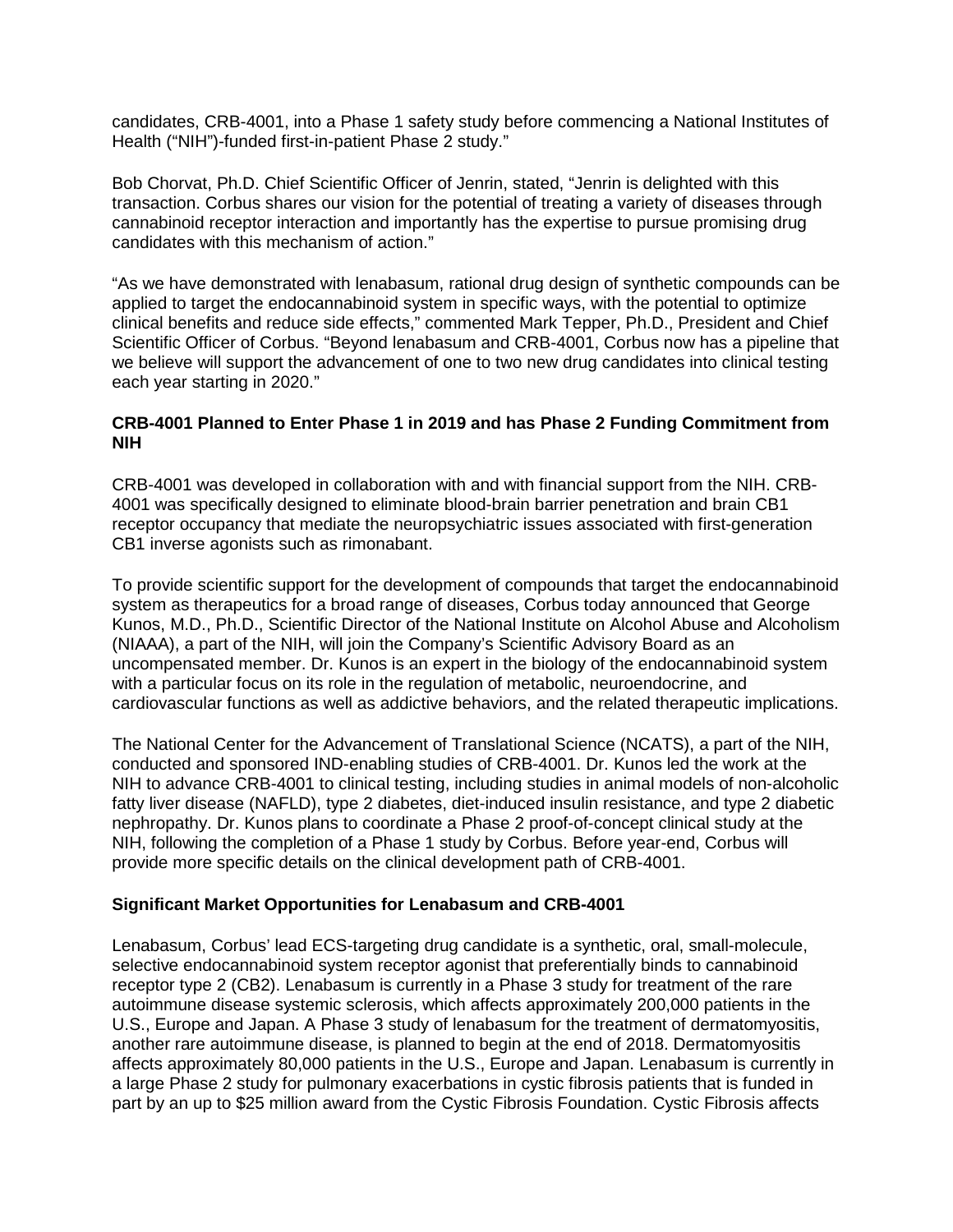approximately 70,000 patients in the U.S. and Europe. The NIH is also conducting a Phase 2 study of lenabasum for the treatment of systemic lupus erythematosus, another autoimmune disease.

Corbus believes CRB-4001 adds additional significant potential market opportunities to Corbus' pipeline. Potential indications for CRB-4001 include NASH, primary biliary cholangitis, idiopathic pulmonary fibrosis, radiation-induced pulmonary fibrosis, myocardial fibrosis after myocardial infarction, and acute interstitial nephritis, among others.

## **Transaction Terms and Conditions**

Under the terms of the exclusive licensing agreement, Corbus obtained worldwide commercialization rights to Jenrin's library of more than 600 endocannabinoid system compounds, including CRB-4001, as well as a portfolio of issued and pending patents, for an up-front cash payment and milestone payments to be paid upon the achievement of certain development and regulatory milestones for each compound as well as royalty payments for sales of any Jenrin compound.

### **Conference Call and Webcast Information**

Corbus management will host a conference call for investors, analysts and other interested parties on Thursday, September 20, 2018 at 8:30 a.m. EDT.

The conference call and live [webcast](https://www.globenewswire.com/Tracker?data=mEvAQHaix_wEYeFFZ8kUX1fuI9kePAr7EVlmM63L5O_XGNrznD8AtgXSIM_uGomNJBROkjvgXc08b_47rtT8eCD1JVx58SIdaBq7GYSu4tKvA_WF5Mdh6T0JpGW3vymSRIQIWjNGnjsVe2pyti0HU_m1egG7v9EoWkNYBC61xqw=) will be accompanied by a slide presentation. To participate in the call, please dial (877) 407-3978 (domestic) or (412) 902-0039 (international). The live webcast and accompanying slides will be accessible on the [Events](https://www.globenewswire.com/Tracker?data=KRg8GTyM9VF1SfIi6kGsU8pG9u15o1QyglTHC0FE34HgBxD9pHwKfxIhhCnjP8RUyY5Y38eekxlP95TjAgnyEg==) page of the [Investors](https://www.globenewswire.com/Tracker?data=rr5FsuGSfgBsNFXVhjRucHtY3_zRj8FJz858LE-B_sT5SKJmN7iaDku9-LavBhYO-vD6TBSFCC4jxn46wtNMIQ==) section of the Corbus website, [www.corbuspharma.com,](https://www.globenewswire.com/Tracker?data=JRnda0gym6rYoJ__V-mBhy92CkC0bfvoKWTHFXm0tFC4ViPuuVy735OyOE6bGXbW9EDJhYeHr3MFe1bjIcYntM9QeH7DilGaJmjs2XRLKzc=) and will be archived for 60 days.

## **About Corbus**

Corbus Pharmaceuticals Holdings, Inc. is a Phase 3 clinical-stage pharmaceutical company focused on the development and commercialization of novel therapeutics to treat inflammatory and fibrotic diseases. The Company's lead product candidate, lenabasum, is a novel, synthetic oral ECS receptor (CB2) agonist designed to resolve chronic inflammation and fibrotic processes. Lenabasum is currently being evaluated in systemic sclerosis, cystic fibrosis, dermatomyositis, and systemic lupus erythematosus.

For more information, please visit [www.CorbusPharma.com](https://www.globenewswire.com/Tracker?data=OEYUE6c8RHUFP2ZAONfikqhuPVPiJwlmlETHIqnMg35ea0Go74uuwYAYZvw80ORBrVqbg2PKNsACFDjOI2TbREGP2INTFqrm_tJ2Jy92s54=) and connect with the Company on [Twitter,](https://www.globenewswire.com/Tracker?data=kwO1aFzDkGVo8di2Htng3WyEZOAwJ-MDr7OSJgsccMphPXZjdw3O4e0JyRVH2sTYIMXNXSl7ZRGjZr1LEya_5A==) [LinkedIn,](https://www.globenewswire.com/Tracker?data=LUvZcsDEQfCssyFvnzATlNBqsEcaYwo6xk2ZAM0dc0zmoyY0Psi9HKUx_-7G0jpEp62BCu952Gk1eDh4dVtbzoVaGNq_at8Fc9ev2HufAbbngvJoPgQcIeiyOvF95jLy) and [Facebook.](https://www.globenewswire.com/Tracker?data=WCEgRGQ9bYmqnpmmuv1yKoj47g3KUFzSZXXQK0Spd6edb3aKmzXIj7rCh9wCbR9_VFL-YJqHG8zqA3ytiM8zu-BXrVnd2-_KMzWUeGnHEoo=)

## **About Jenrin Discovery**

Jenrin Discovery LLC, is a privately held, Pennsylvania-based, discovery stage, life sciences company specializing in the identification and development of novel therapies exploiting cuttingedge ECS receptor pathways for the treatment of metabolic disorders and fibrotic diseases.

#### **About Lenabasum**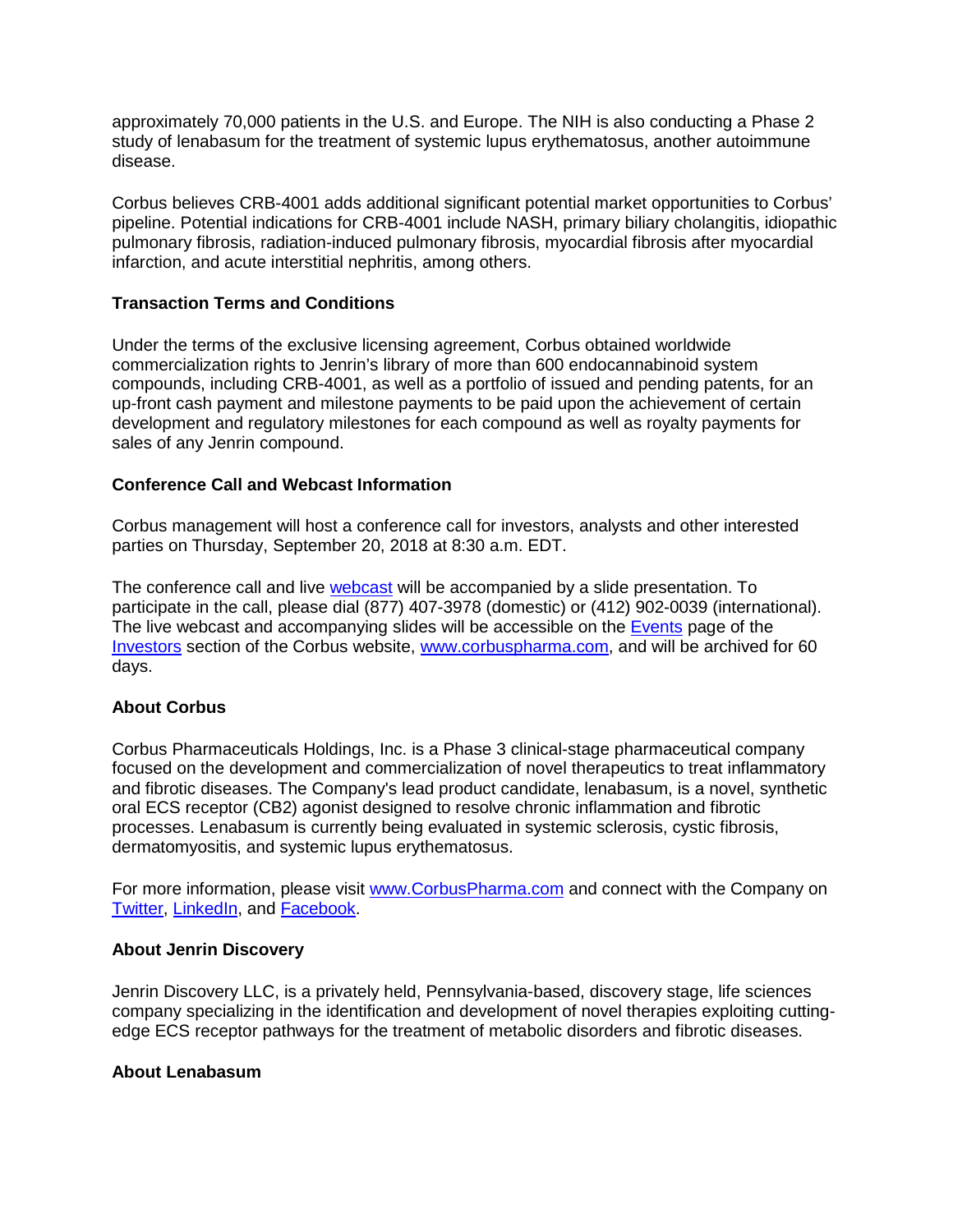Lenabasum (formerly known as anabasum) is a synthetic, oral, small-molecule, selective cannabinoid receptor type 2 (CB2) agonist that has been shown to preferentially bind to CB2 expressed on activated immune cells and fibroblasts in animal studies. CB2 activation triggers physiologic pathways that resolve inflammation, speed bacterial clearance and halt fibrosis. CB2 activation also induces the production of specialized pro-resolving lipid mediators that activate an endogenous cascade responsible for the resolution of inflammation and fibrosis, while reducing production of multiple inflammatory mediators. Through activation of CB2, lenabasum also is believed to have a direct effect on fibroblasts to halt tissue scarring. In preclinical and clinical studies conducted so far, lenabasum has been shown to induce resolution rather than immunosuppression by triggering biological pathways to turn "off" chronic inflammation and fibrotic processes. Lenabasum has demonstrated promising potency in preclinical models of inflammation and fibrosis. Preclinical data and clinical studies to date have shown lenabasum to have a favorable safety, tolerability and pharmacokinetic profile. Data to date suggest that the drug may have clinical benefit as well as a beneficial impact on inflammatory and immunological markers in Phase 2 studies in diffuse cutaneous systemic sclerosis, dermatomyositis and cystic fibrosis. Additional clinical studies are being conducted and/or planned to confirm these preliminary results and support applications for regulatory approval.

### **Forward-Looking Statements**

This press release contains certain forward-looking statements within the meaning of Section 27A of the Securities Act of 1933 and Section 21E of the Securities Exchange Act of 1934 and Private Securities Litigation Reform Act, as amended, including those relating to the Company's product development, clinical and regulatory timelines, market opportunity, competitive position, possible or assumed future results of operations, business strategies, potential growth opportunities and other statement that are predictive in nature. These forward-looking statements are based on current expectations, estimates, forecasts and projections about the industry and markets in which we operate and management's current beliefs and assumptions.

These statements may be identified by the use of forward-looking expressions, including, but not limited to, "expect," "anticipate," "intend," "plan," "believe," "estimate," "potential," "predict," "project," "should," "would" and similar expressions and the negatives of those terms. These statements relate to future events or our financial performance and involve known and unknown risks, uncertainties, and other factors which may cause actual results, performance or achievements to be materially different from any future results, performance or achievements expressed or implied by the forward-looking statements. Such factors include those set forth in the Company's filings with the Securities and Exchange Commission. Prospective investors are cautioned not to place undue reliance on such forward-looking statements, which speak only as of the date of this press release. The Company undertakes no obligation to publicly update any forward-looking statement, whether as a result of new information, future events or otherwise.

Source: Corbus Pharmaceuticals Holdings, Inc.

*###*

Investor Contacts:

Institutional Investor Inquiries Ted Jenkins, Senior Director, Investor Relations and Communications Corbus Pharmaceuticals, Inc.